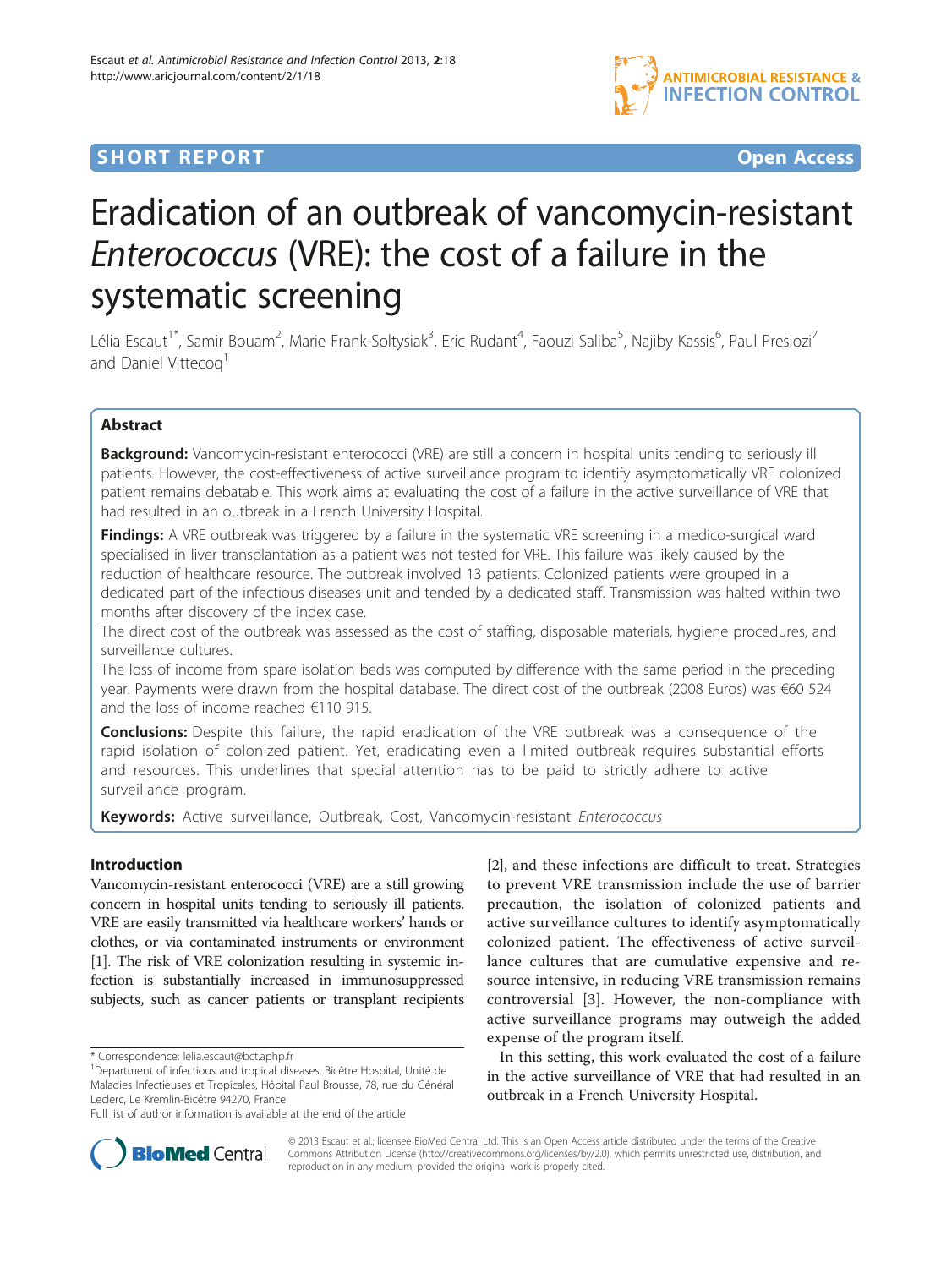## **Methods**

# Setting

Paul Brousse hospital is a 716-bed (215 acute care beds) university hospital in Paris area. The hepato-biliary centre (HBC) is a 96-bed medico-surgical department, including a 15-bed intensive care unit (ICU), mainly involved in liver transplantation. Non-ICU beds spread across two floors. One of these receives liver transplant candidates and recipients while the other is dedicated to digestive surgery. The hospital also features a 20-bed infectious and tropical disease unit (IDU) located in a different building. In the first floor of HBC, systematic VRE screening is performed at the time of admission. Indeed, about 15% of patients hospitalized are foreigners, coming from geographical regions such as Southern Europe where the highest rates of VRE associated nosocomial infection have been reported [\[4](#page-3-0)].

A patient with end stage liver cirrhosis was admitted to the HBC from a Portuguese hospital on 31 August 2008. As there was no room on the floor devoted to liver transplantation since some beds had been closed for the summer, he was assigned to the surgical floor. There, he was not tested for VRE and no specific precautions were implemented. He was later transferred to the hepatologic floor where he was found colonized with an enteric vanAtype vancomycin-resistant Enterococcus faecium ten days after his admission. Following this discovery, patients were cohorted in the HBC by VRE status: positive, contacts or unknown. Contact patients, defined as present in the same sector or tended by the same staff as the index patient, were tested for VRE colonization. A total of 294 patients in the IDU and the HBC were screened for VRE colonization though a six weeks period. Taking into account the time needed to collect samples and to obtain results, two weeks were initially necessary to detect the first three additional patients colonized with the same strain. Consequently, it was decided to isolate these patients in a dedicated part of the IDU (12 beds) to maintain the surgical and liver transplantation activities.

These patients were tended by a dedicated medical and nursing staff. Strict contact precautions, hand hygiene, and disinfection procedures were implemented as recommended by guidelines [\[1](#page-3-0)]. Surveillance cultures were performed weekly on colonized patients and VREnegative contacts from the IDU and the HBC. VREcolonized patients were treated with a five-day course of oral bacitracin-streptomycin. Antibiotic prescription was monitored in the HBC and IDU in order to avoid unnecessary selection of resistant pathogen strains.

## Assessments

The staffing costs were evaluated as the overtime of staff dedicated to VRE patients, including training of healthcare and housing staff as well as information to patients or patients' families. Interim staff, recruited for the duration of the outbreak to tend to non-VRE patients was also taken into account. The cost of disposable material and hygiene procedures was evaluated by comparison with their cost in the pre-outbreak period. Surveillance cultures and typing of isolates were valued using the official tariff for these procedures. The loss of admissions from spare isolation beds was assessed as the difference in admission rate in the IDU between the outbreak period and the same period in the preceding year. It was multiplied by the average cost of stay in the IDU.

## Results

Overall, the VRE colonized 13 patients. In one patient, VRE was also recovered from biliary drainage fluid. Two of them could be discharged directly from the HBC, the remaining eleven were treated in the IDU. No new colonization occurred in the HBC after 21 October — less than two months after discovery of the index case — and no case was observed among VRE-negative patients from the IDU seven weeks after the index case admission. The isolation sector was cancelled out on 1st December, after 60 days functioning.

The median age of the colonized patients was 59 years and most of the patients (83%) were male. Their underlying conditions were the following: hepatocellular carcinoma (n=7), uncompensated liver cirrhosis (n=9), liver transplantation (n=3), chronic viral hepatitis (n=4), HIV infection  $(n=1)$ , cholangiocarcinoma  $(n=1)$  and gastric carcinoma (n=1). Six patients died from their underlying disease or from other infections. None of these deaths was related to the VRE. All the patients were successfully decontaminated as shown by three consecutive negative weekly cultures.

The median length of stay in hospital was 59 days (range, 22–77 days) whereas it was 29 days (range, 4–68 days) for the six patients that were in intensive care unit. In most patients, the length of stay was determined by the underlying condition or complications thereof. Yet, for one patient, transfer to an aftercare facility was delayed because of VRE colonization.

Liver transplantation activity, in the HBC was not impaired by the outbreak: 138 transplantations were performed in 2007, 130 in 2008 and 116 in 2009.

Hospital costs related to the management of VRE colonization in these patients are summarized in Table [1](#page-2-0). The cost of infection control measures was four-fold higher than that of surveillance cultures performed weekly on colonized patients and VRE-negative contacts from the IDU and the HBC. These data also show that the direct cost of barrier precautions was modest.

## **Discussion**

This report indicates that eradicating even a limited outbreak requires substantial efforts and resources. Here, the outbreak was triggered by a failure in the systematic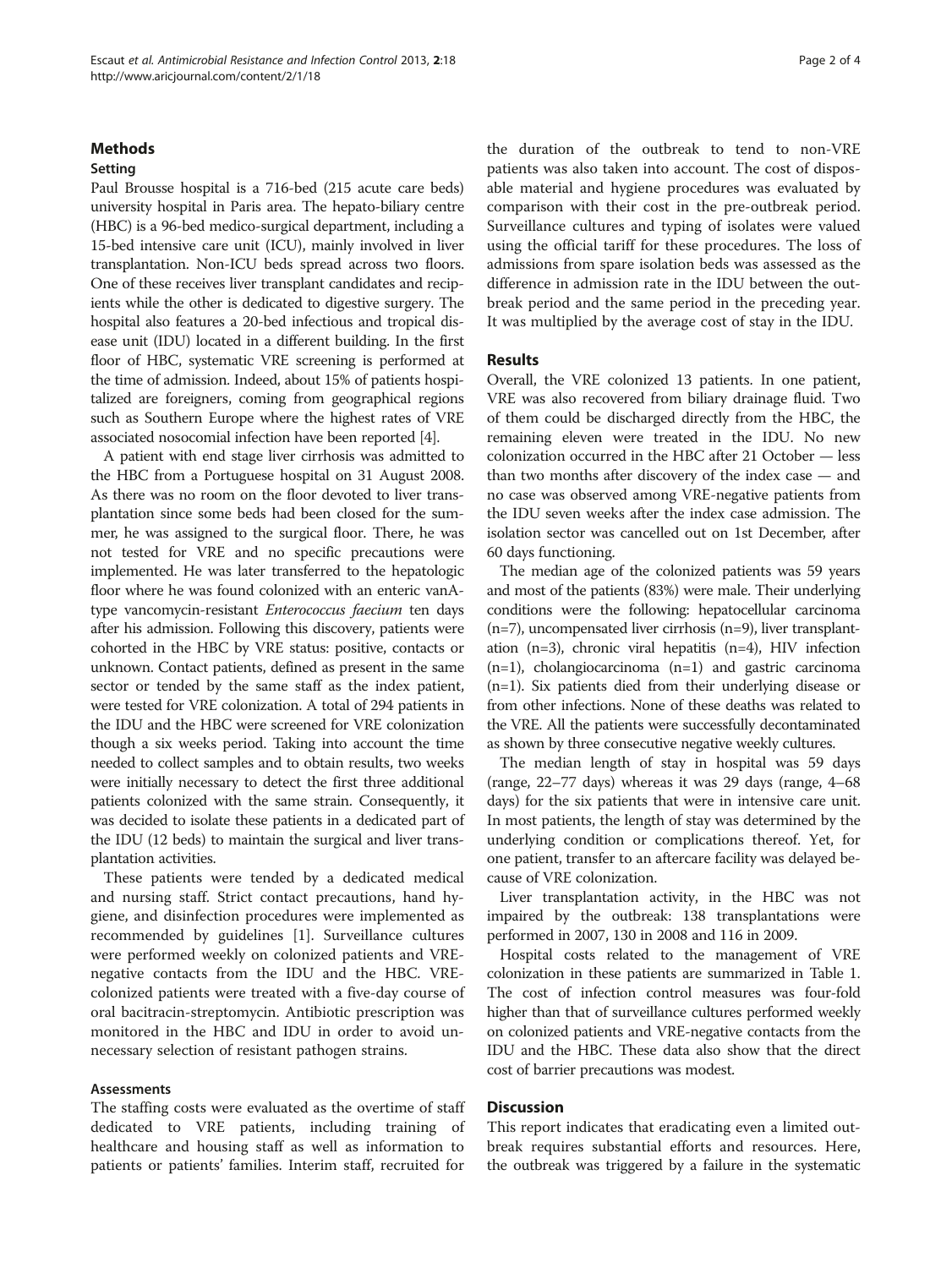<span id="page-2-0"></span>Table 1 Cost of the eradication of a vancomycin-resistant Enterococcus faecium (VRE) outbreak in severely ill colonized patients ( $n = 13$  patients, 16 stays)

| <b>Resources</b>                                                                          | Cost, 2008<br>Euros* |
|-------------------------------------------------------------------------------------------|----------------------|
| Infection control measures (A)                                                            | 60 524               |
| Staffing (overtime plus interim staff)                                                    | 5 7 1 9              |
| Gowns, gloves, single use materials, hydroalcoholic<br>solutions, disinfection procedures | 14 538               |
| Screening and surveillance cultures, typing of<br>isolates                                | 15 125               |
| Antibiotics                                                                               | 25 142               |
| Loss of income from spare isolation bedst (B)                                             | 110 915              |
| VRE-related hospital loss $(A + B)$                                                       | 171 439              |

\*One Euro was approximately equivalent to 1.30 US Dollar or 0.90 UK Pound. †Loss of 33 admissions, compared to the same period in the preceding year.

VRE screening. Indeed, the index patient was a candidate for liver transplantation. Owing to the increasing risk of VRE infection in transplant recipients, this patient should have been screened for VRE even if he was admitted in a non-hepatobiliary ward. Furthermore, the index patient came from Portugal where the prevalence of VRE among clinical Enterococcus faecium is approximately 25% [[4](#page-3-0)]. Thus, this patient belonged to a population "at risk" for VRE colonization. Altogether, this suggests that the active surveillance program has failed. Such failure has been previously reported in liver transplant ICUs where active surveillance cultures were performed only on approximately 50% of the patients within 24h of admission [\[5\]](#page-3-0). In this study [\[5](#page-3-0)], the failure has been imputed to staff workload. In our study, same reason may have caused the nonfulfillment of systematic VRE screening. Altogether, this underlines that the implementation of the active surveillance program could have some limitations in the real life setting.

Despite this failure, the time taken to eradicate the VRE outbreak was rapid as it was less than two months. Indeed, experiences suggest than any delay in appropriate measures strengthens the threat of endemicity [[6](#page-3-0)]. In this study, the involvement of the infection disease unit and hospital management provided the necessary leadership to enforce strict control measures. Consistently, no new colonization occurred once colonized patients were identified and transferred to infectious disease unit. This highlight that the isolation of colonized patient should not be delayed.

The cost of these measures that include the staffing, the barrier precautions and contact isolation far exceeded the cost of active surveillance cultures. However, one might wonder whether resort to such expensive measure was mandatory. Indeed, nosocomial pathogen outbreaks often trigger a debate between advocates of strict control measures and those who favor a less resource-intensive attitude, preserving usual clinical activity [\[7](#page-3-0)]. The Western Australian (WA) experience has convincingly shown that

enhanced infection control practices are able to prevent transition from a large hospital outbreak to endemicity [[8](#page-3-0)]. An often-debated measure is isolation, as opposed to in situ barrier precautions. In many hospitals, isolation sectors have to be set up by subtracting beds to routine clinical activity, which often results in a loss of income for the hospital since beds are then reserved for newly colonized or infected patients [\[6,7\]](#page-3-0). The case for isolation is not fully substantiated [\[9\]](#page-3-0). Simple cohorting may be sufficient where adequate architectural conditions are met (single-bed rooms, separate nurse station) and trained staff is present. Such conditions are often met in infectious disease units. Finally, the appeal of a resource-sparing infection control policy should be balanced against the likely and lasting cost of endemicity [[10](#page-3-0)]. Estimating the cost-benefit of the eradication of a hospital outbreak is difficult as it depends on several factors, notably the delay before the next outbreak. However, Montecalvo et al. [[10](#page-3-0)] showed that even in an endemic setting strict infection control measures may yield back up to 2.70 dollars for each dollar spent.

# Conclusion

Our report both underlines the burdensome and costly consequence of the non-compliance with active surveillance programs and the benefice of this program as the outbreak had been halted owing to the implementation of the VRE screening. This further suggests that beliefs related to the potential cost of VRE active surveillance programs should be balanced with the cost of the eradication of VRE outbreak. Thus, in the view of reducing health care cost, effort has to be made to strictly adhere to active surveillance program.

We acknowledge that the data presented here are somewhat anecdotal. They bear only on a limited outbreak, in a single clinical setting, within the framework of the French healthcare system. However, the failure resulting in this outbreak and caused by reduced resource in the summertime may likely be happened in the future. Indeed, the healthcare resource may be reduced due to the economic crisis. In this setting, our study warns that the improper implementation of active surveillance cultures related to lack of resource might increase VRE transmission and the associated expenses.

## Competing interest

The authors declare that they have no conflict of interest concerning this paper.

### Authors' contributions

LE, DV and PP conceived the study and drafted the manuscript. SB, MFS, ER, FS and NK contributed to the acquisition, analysis and interpretation of the data, and revised the manuscript. All authors read and approved the final manuscript.

#### Past presentation of the results

A partial report of these data has been presented as a poster at "Dixièmes Journées Nationales d'Infectiologie", 10-12 June 2009, Lyon, France.